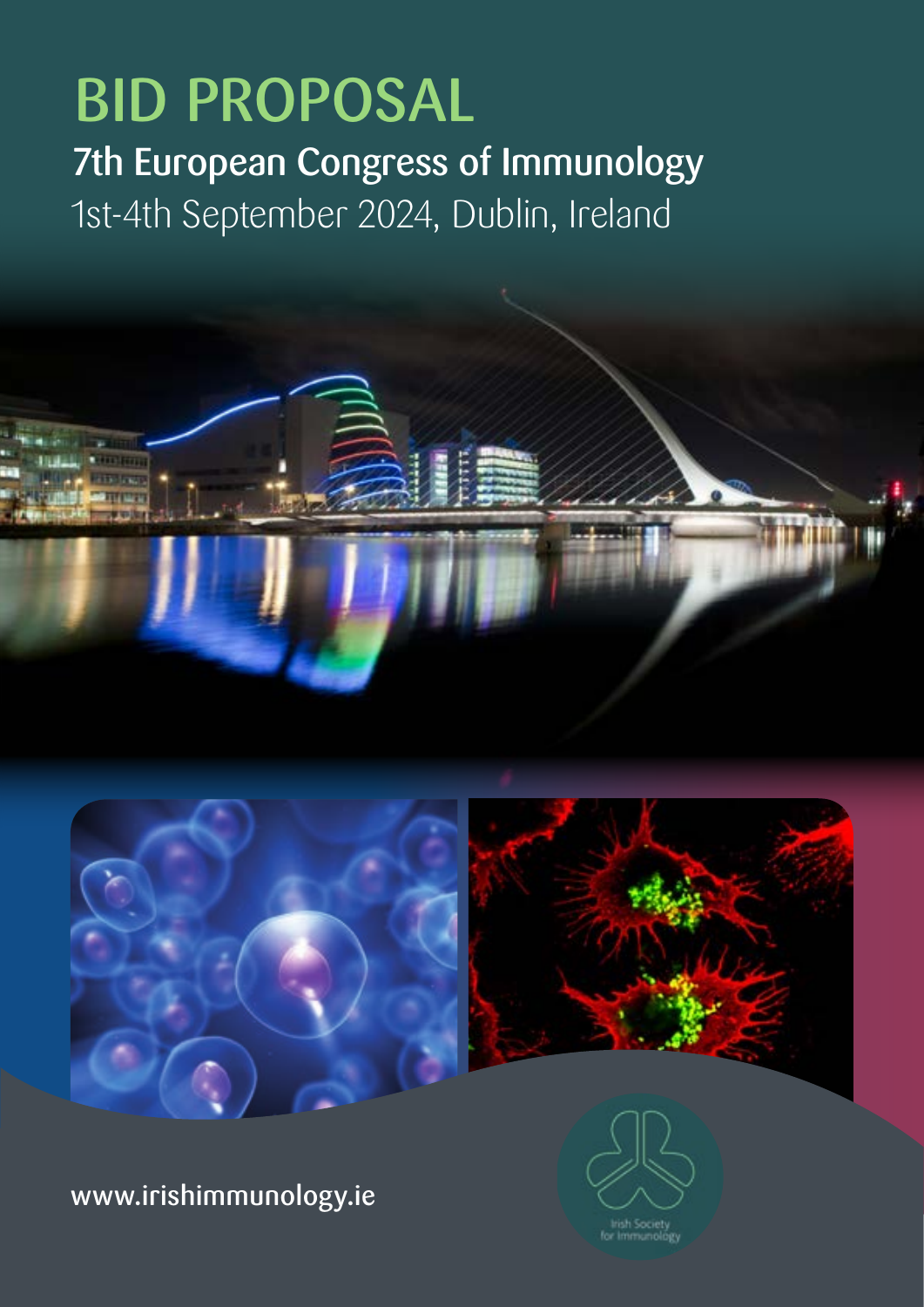The Irish Society for Immunology has submitted a bid to host the European Congress of Immunology in Ireland in 2024. We are asking for your vote for Dublin!

Ireland has a history of successfully hosting large international conferences and other major events, with a new purpose-built congress centre in the heart of the bustling city.



*"The spectacular building, the superb food and state-of-the-art (technical) facilities also contributed towards the success of the conference. My clients, the participants, the exhibitors all were very impressed. If only I could organise all my conferences at The Convention Centre Dublin!"*

European Society for Clinical Cell Analysis Conference

## LOCATION

- » Dublin is a popular, historic capital city, friendly, safe, and English-speaking
- » Base of two premier European low cost airlines – frequent, very low cost flights to all major European cities
- » Daily direct flights to many locations in North America and via Middle-East hubs to Asia

#### CONGRESS VENUE

- » National Convention Centre with **exclusive use** for European Congress of Immunology 2024
- » Award-winning, purpose-built venue; winner of "Europe's Leading Meetings & Conference Centre 2017"
- » City-centre location, 20 minutes from Dublin Airport, all city attractions within easy reach
- » Entire congress requirements provided in stateof-the-art surroundings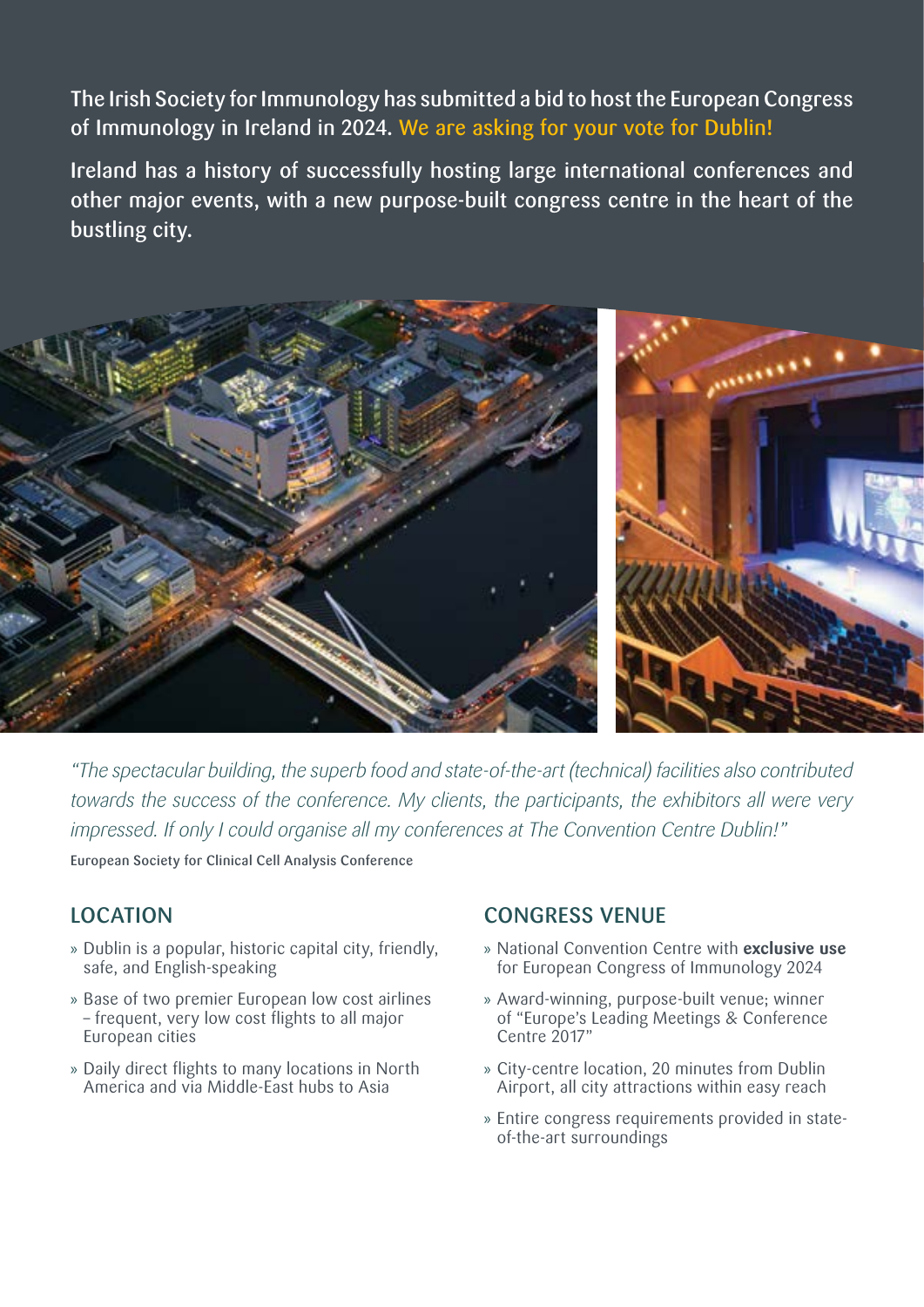We have very strong government and industry support behind our bid, from both Ireland and Northern Ireland, as well as our famous hospitality and culture to offer visitors. Ireland is a world leader in the biopharmachemical sector with over 300 companies based here, many with their European Headquarters, so we have excellent industry research partnerships already in place.



Ireland, and Dublin in particular, is recognised internationally as a very popular and interesting destination, with unparalleled hospitality and beauty of scenery. This reputation leads to increased conference attendance and strong participation of sponsors.

## ATTRACTIONS

- » Strong local society and tradition of Immunology research
- » Low delegate fees to include daily lunch and subsidized party ticket for the Guinness Storehouse event
- » Focus on quality programme and convenience for delegate participation
- » Wide range of accommodation within walking distance – all hotel categories, university rooms and budget options, city apartments suitable for groups/ families
- » Outstanding scenic and cultural attractions of Ireland integrated into the social events and tour options for congress attendees and accompanying persons.

### SUPPORTS

- » Recognition as an "Exceptional Conference" for government and city supports
- » €150,000 committed from government to support speaker travel and student participation
- » Student bursary fund already secured to support minimum 200 travel bursaries
- » Committed industry support and partnerships
- » Full financial guarantee in place for congress budget; sizeable financial surplus projected for **FFIS**